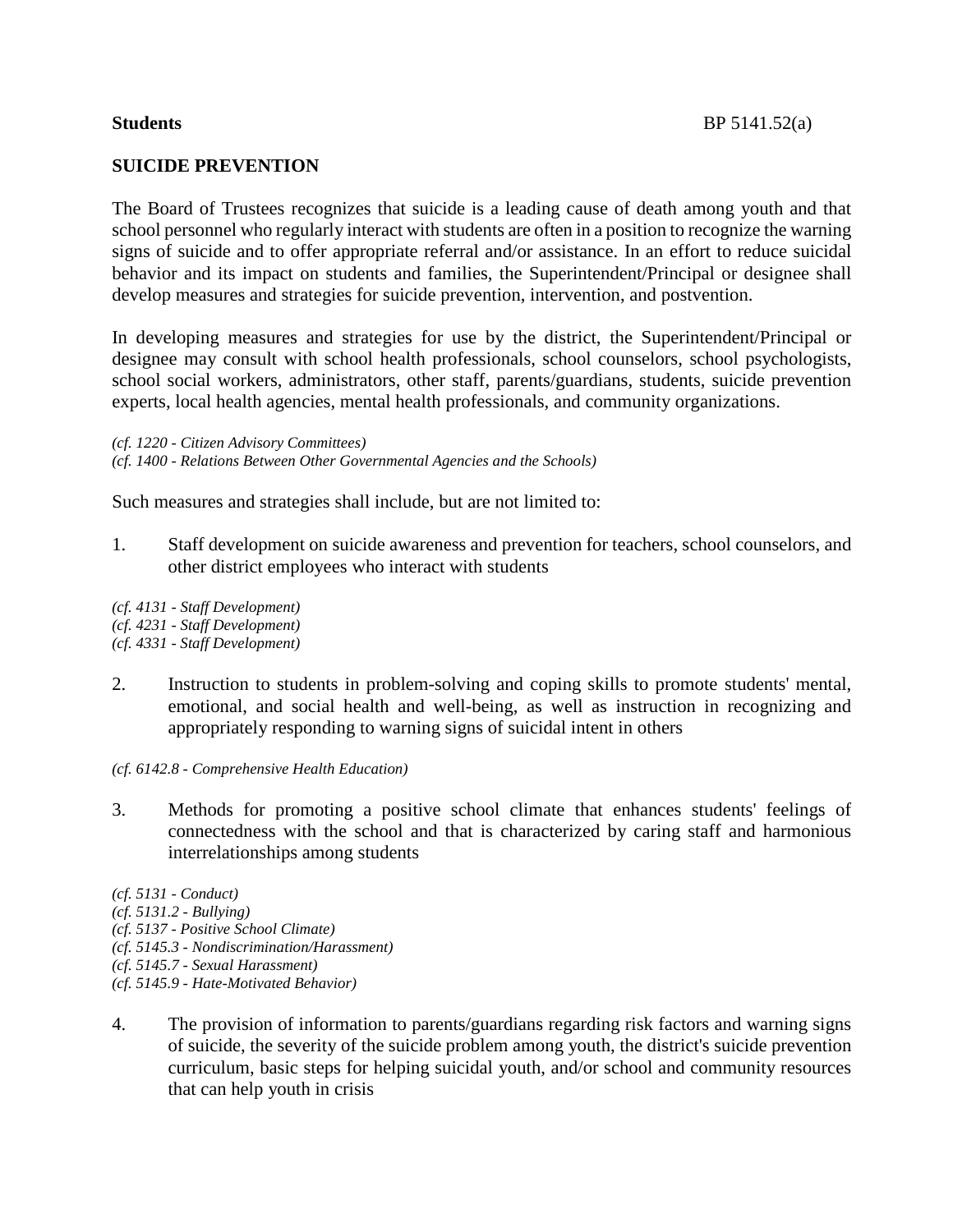- 5. Encouragement for students to notify appropriate school personnel or other adults when they are experiencing thoughts of suicide or when they suspect or have knowledge of another student's suicidal intentions
- 6. Crisis intervention procedures for addressing suicide threats or attempts
- 7. Counseling and other postvention strategies for helping students, staff, and others cope in the aftermath of a student's suicide

As appropriate, these measures and strategies shall specifically address the needs of students who are at high risk of suicide, including, but not limited to, students who are bereaved by suicide; students with disabilities, mental illness, or substance use disorders; students who are experiencing homelessness or who are in out-of-home settings such as foster care; and students who are lesbian, gay, bisexual, transgender, or questioning youth. (Education Code 215)

The Board shall review, and update as necessary, this policy at least every five years. (Education Code 215)

#### *Legal Reference:*

*EDUCATION CODE 215 Student suicide prevention policies 215.5 Suicide prevention hotline contact information on student identification cards 216 Suicide prevention online training programs 32280-32289 Comprehensive safety plan 49060-49079 Student records 49602 Confidentiality of student information 49604 Suicide prevention training for school counselors GOVERNMENT CODE 810-996.6 Government Claims Act PENAL CODE 11164-11174.3 Child Abuse and Neglect Reporting Act WELFARE AND INSTITUTIONS CODE 5698 Emotionally disturbed youth; legislative intent 5850-5883 Children's Mental Health Services Act COURT DECISIONS Corales v. Bennett (Ontario-Montclair School District), (2009) 567 F.3d 554*

*Management Resources: (see next page)*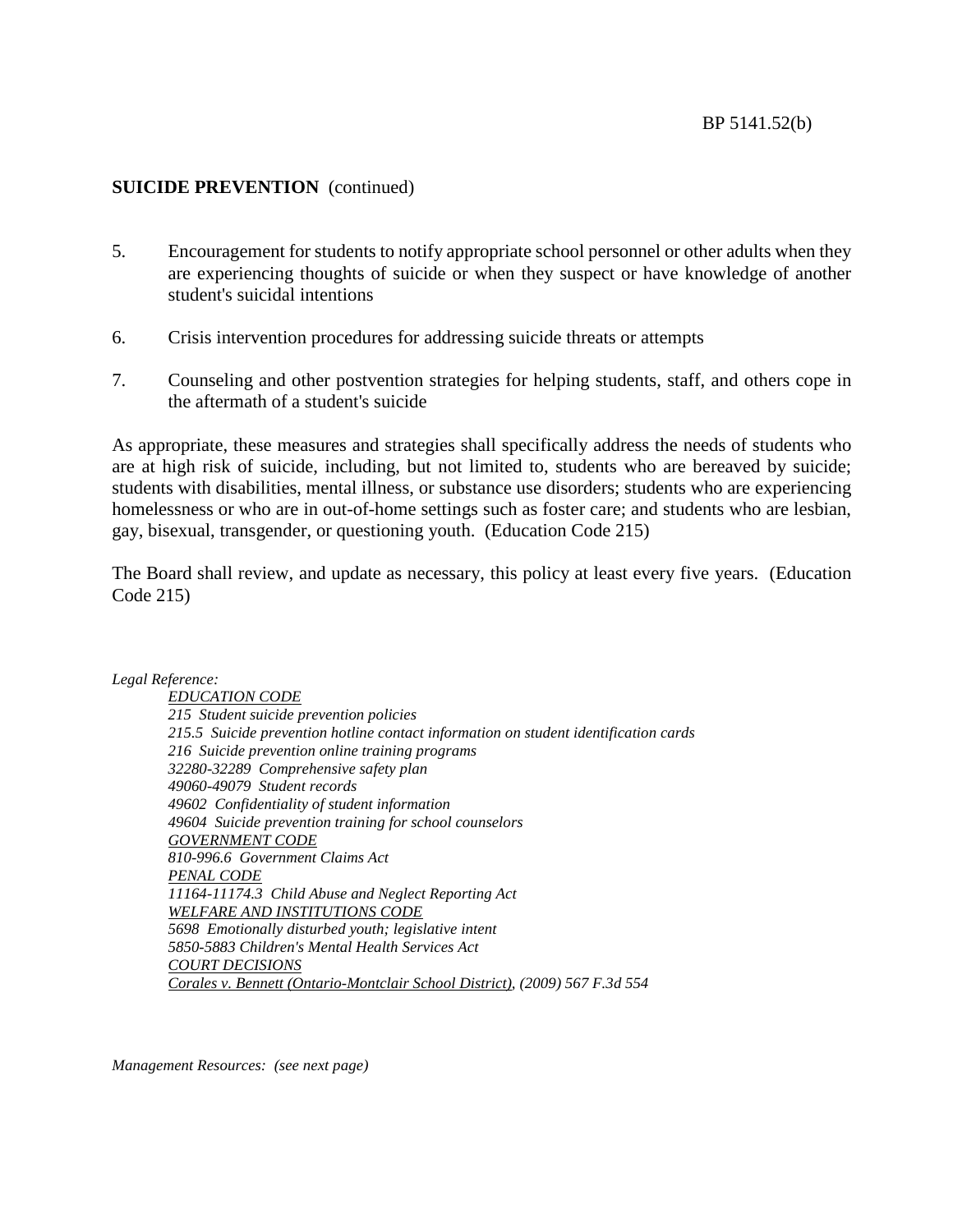#### *Management Resources:*

*CALIFORNIA DEPARTMENT OF EDUCATION PUBLICATIONS Health Education Content Standards for California Public Schools, Kindergarten Through Grade Twelve, 2008 Health Framework for California Public Schools, Kindergarten Through Grade Twelve, 2003 CENTERS FOR DISEASE CONTROL AND PREVENTION PUBLICATIONS School Connectedness: Strategies for Increasing Protective Factors Among Youth, 2009 NATIONAL ASSOCIATION OF SCHOOL PSYCHOLOGISTS PUBLICATIONS Preventing Suicide: Guidelines for Administrators and Crisis Teams, 2015 U.S. DEPARTMENT OF HEALTH AND HUMAN SERVICES PUBLICATIONS National Strategy for Suicide Prevention: Goals and Objectives for Action, rev. 2012 Preventing Suicide: A Toolkit for High Schools, 2012 WEB SITES American Association of Suicidology: http://www.suicidology.org American Foundation for Suicide Prevention: https://afsp.org American Psychological Association: http://www.apa.org American School Counselor Association: https://www.schoolcounselor.org California Department of Education, Mental Health: http://www.cde.ca.gov/ls/cg/mh California Department of Health Care Services, Suicide Prevention Program: http://www.dhcs.ca.gov/services/MH/Pages/SuicidePrevention.aspx Centers for Disease Control and Prevention, Mental Health: http://www.cdc.gov/mentalhealth National Association of School Psychologists: https://www.nasponline.org National Institute for Mental Health: http://www.nimh.nih.gov Trevor Project: http://thetrevorproject.org U.S. Department of Health and Human Services, Substance Abuse and Mental Health Services Administration: http://www.samhsa.gov*

Policy **CUDDEBACK UNION ELEMENTARY SCHOOL DISTRICT** adopted: December 11, 2019 Carlotta, California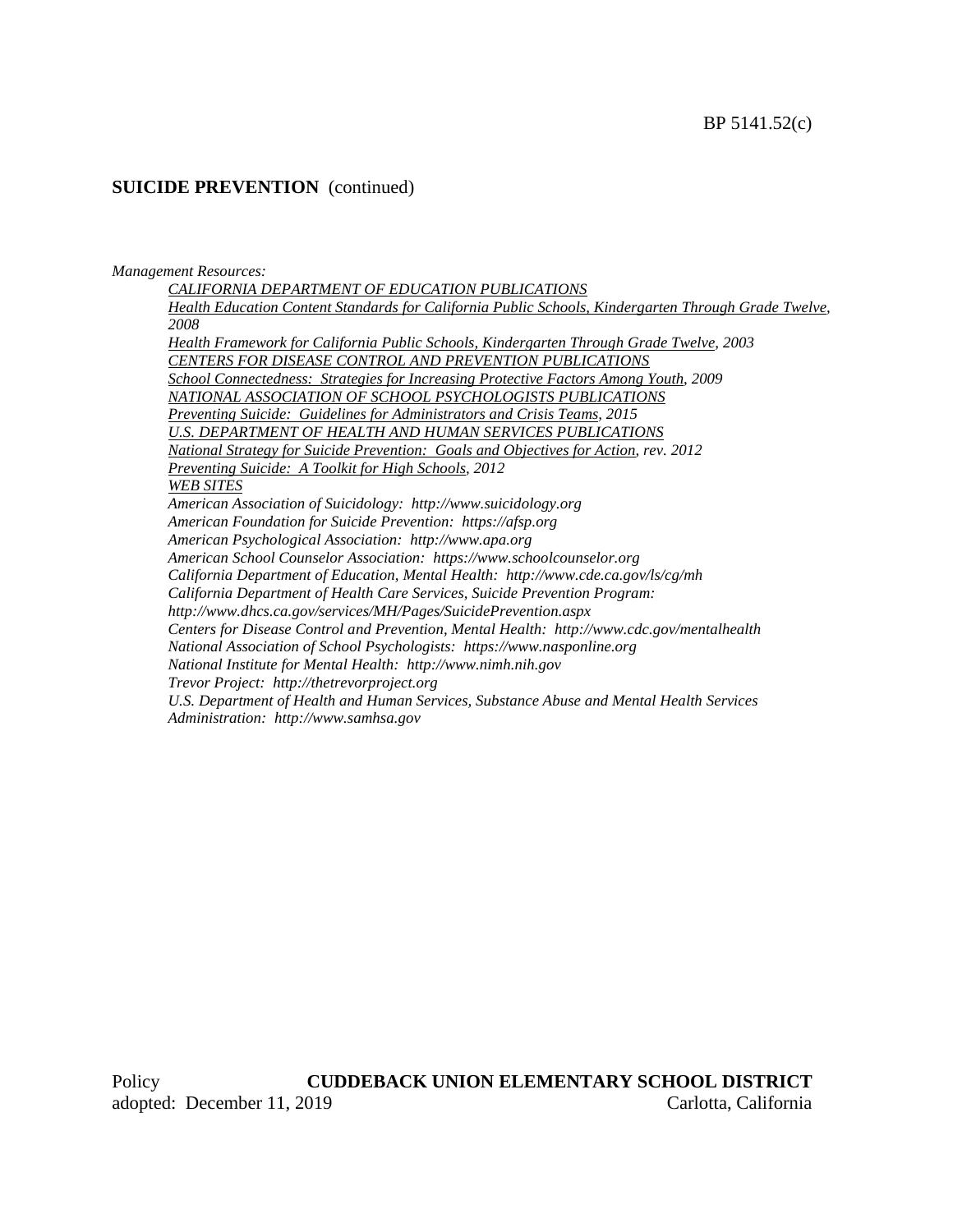## **SUICIDE PREVENTION**

Student identification cards shall include the National Suicide Prevention Lifeline telephone number and may also include the Crisis Text Line and/or a local suicide prevention hotline telephone number. (Education Code 215.5)

## **Staff Development**

Suicide prevention training shall be provided to teachers, counselors, and other district employees who interact with students. The training shall be offered under the direction of a district counselor/psychologist and/or in cooperation with one or more community mental health agencies.

*(cf. 4131 - Staff Development) (cf. 4231 - Staff Development) (cf. 4331 - Staff Development)*

Materials for training shall include how to identify appropriate mental health services at the school site and within the community, and when and how to refer youth and their families to those services. Materials also may include programs that can be completed through self-review of suitable suicide prevention materials. (Education Code 215)

Staff development shall include research and information related to the following topics:

- 1. The higher risk of suicide among certain groups, including, but not limited to, students who are bereaved by suicide; students with disabilities, mental illness, or substance use disorders; students who are experiencing homelessness or who are in out-of-home settings such as foster care; and students who are lesbian, gay, bisexual, transgender, or questioning youth
- 2. Individual risk factors such as previous suicide attempt(s) or self-harm, history of depression or mental illness, family history of suicide or violence, feelings of isolation, interpersonal conflicts, a recent severe stressor or loss, family instability, impulsivity, and other factors

### *(cf. 5131.6 - Alcohol and Other Drugs)*

- 3. Warning signs that may indicate depression, emotional distress, or suicidal intentions, such as changes in students' personality or behavior and verbalizations of hopelessness or suicidal intent
- 4. Protective factors that may help to decrease a student's suicide risk, such as resiliency, problem-solving ability, access to mental health care, and positive connections to family, peers, school, and community
- 5. Instructional strategies for teaching the suicide prevention curriculum and promoting mental and emotional health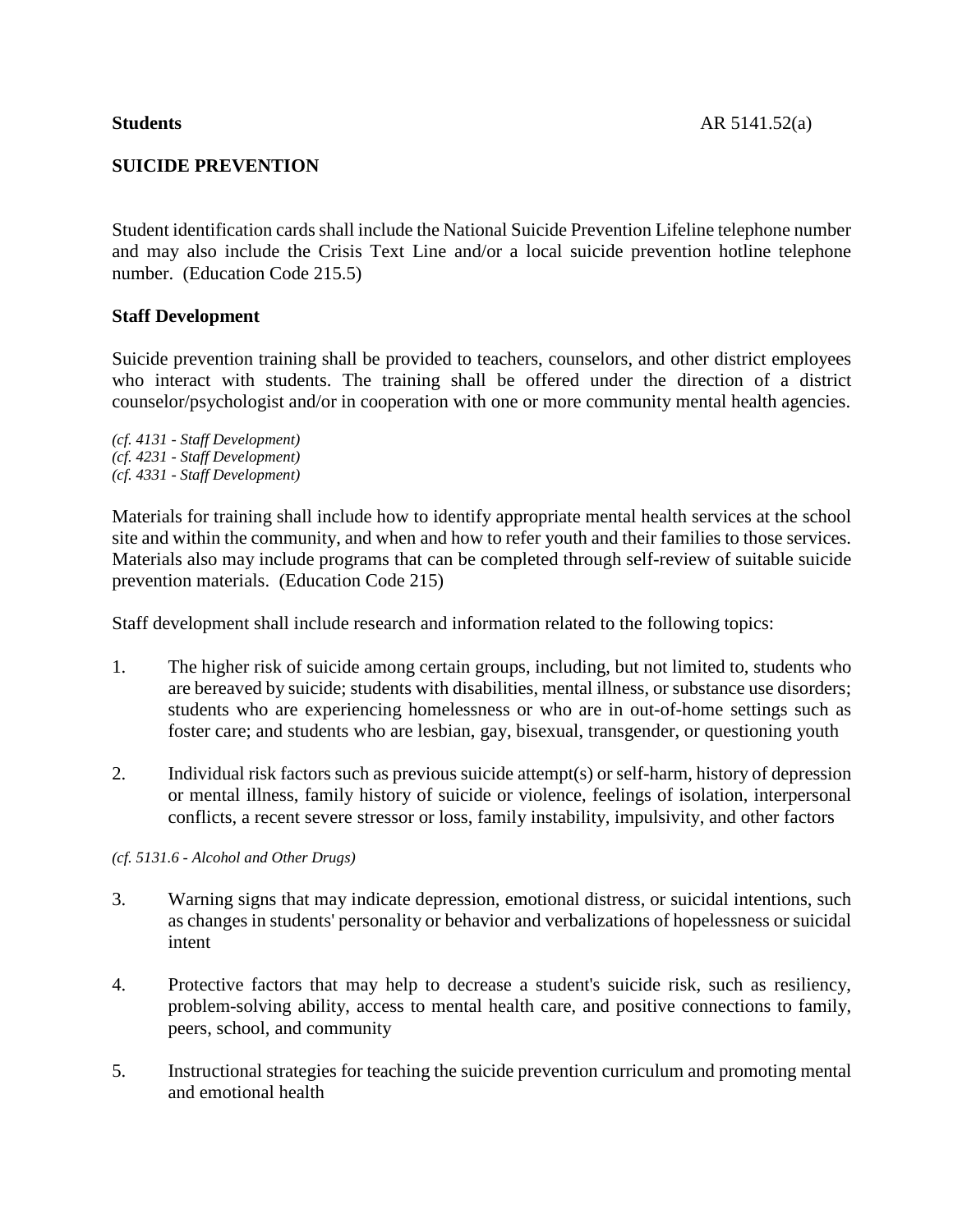## AR 5141.52(b)

## **SUICIDE PREVENTION** (continued)

6. School and community resources and services, including resources and services that meet the specific needs of high-risk groups

*(cf. 5141.6 - School Health Services) (cf. 6164.2 - Guidance/Counseling Services)*

- 7. Appropriate ways to interact with a student who is demonstrating emotional distress or is suicidal and procedures for intervening when a student attempts, threatens, or discloses the desire to die by suicide, including, but not limited to, appropriate protocols for monitoring the student while the immediate referral of the student to medical or mental health services is being processed
- 8. District procedures for responding after a suicide has occurred

## **Instruction**

The district's comprehensive health education program shall promote the healthy mental, emotional, and social development of students and shall be aligned with the state content standards and curriculum framework. Suicide prevention instruction shall be incorporated into the health education curriculum at appropriate secondary grades and shall be designed to help students:

- 1. Identify and analyze signs of depression and self-destructive behaviors and understand how feelings of depression, loss, isolation, inadequacy, and anxiety can lead to thoughts of suicide
- 2. Develop coping and resiliency skills and self-esteem
- 3. Learn to listen, be honest, share feelings, and get help when communicating with friends who show signs of suicidal intent
- 4. Identify trusted adults, school resources, and/or community crisis intervention resources where youth can get help and recognize that there is no stigma associated with seeking services for mental health, substance abuse, and/or suicide prevention
- *(cf. 5131.6 - Alcohol and Other Drugs)*
- *(cf. 5141.6 - School Health Services)*
- *(cf. 6142.8 - Comprehensive Health Education)*
- *(cf. 6164.2 - Guidance/Counseling Services)*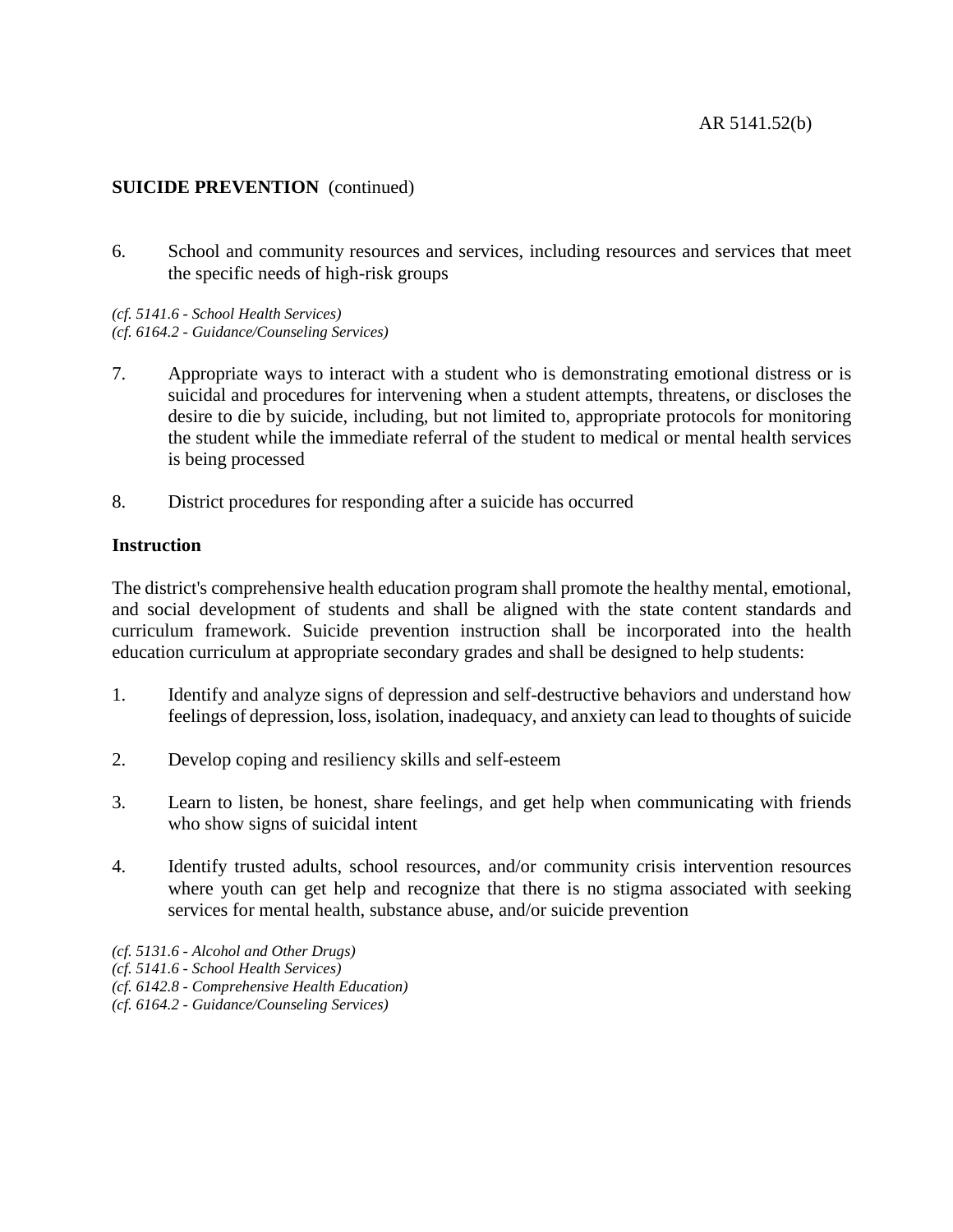## **Intervention**

Students shall be encouraged to notify a teacher, principal, counselor, or other adult when they are experiencing thoughts of suicide or when they suspect or have knowledge of another student's suicidal intentions.

Every statement regarding suicidal intent shall be taken seriously. Whenever a staff member suspects or has knowledge of a student's suicidal intentions based on the student's verbalizations or act of self-harm, the staff member shall promptly notify the principal or school counselor, who shall implement district intervention protocols as appropriate.

Although any personal information that a student discloses to a school counselor shall generally not be revealed, released, referenced, or discussed with third parties, the counselor may report to the principal or student's parents/guardians when there is reasonable cause to believe that disclosure is necessary to avert a clear and present danger to the health, safety, or welfare of the student or others within the school community. In addition, the counselor may disclose information of a personal nature to psychotherapists, other health care providers, or the school nurse for the sole purpose of referring the student for treatment. (Education Code 49602)

### *(cf. 5141 - Health Care and Emergencies)*

School employees shall act only within the authorization and scope of their credential or license. An employee is not authorized to diagnose or treat mental illness unless specifically licensed and employed to do so. (Education Code 215)

Whenever schools establish a peer counseling system to provide support for students, peer counselors shall receive training that includes identification of the warning signs of suicidal behavior and referral of a suicidal student to appropriate adults.

### *(cf. 5138 - Conflict Resolution/Peer Mediation)*

When a suicide attempt or threat is reported, the principal or designee shall ensure student safety by taking the following actions:

- 1. Immediately securing medical treatment and/or mental health services as necessary
- 2. Notifying law enforcement and/or other emergency assistance if a suicidal act is being actively threatened
- 3. Keeping the student under continuous adult supervision until the parent/guardian and/or appropriate support agent or agency can be contacted and has the opportunity to intervene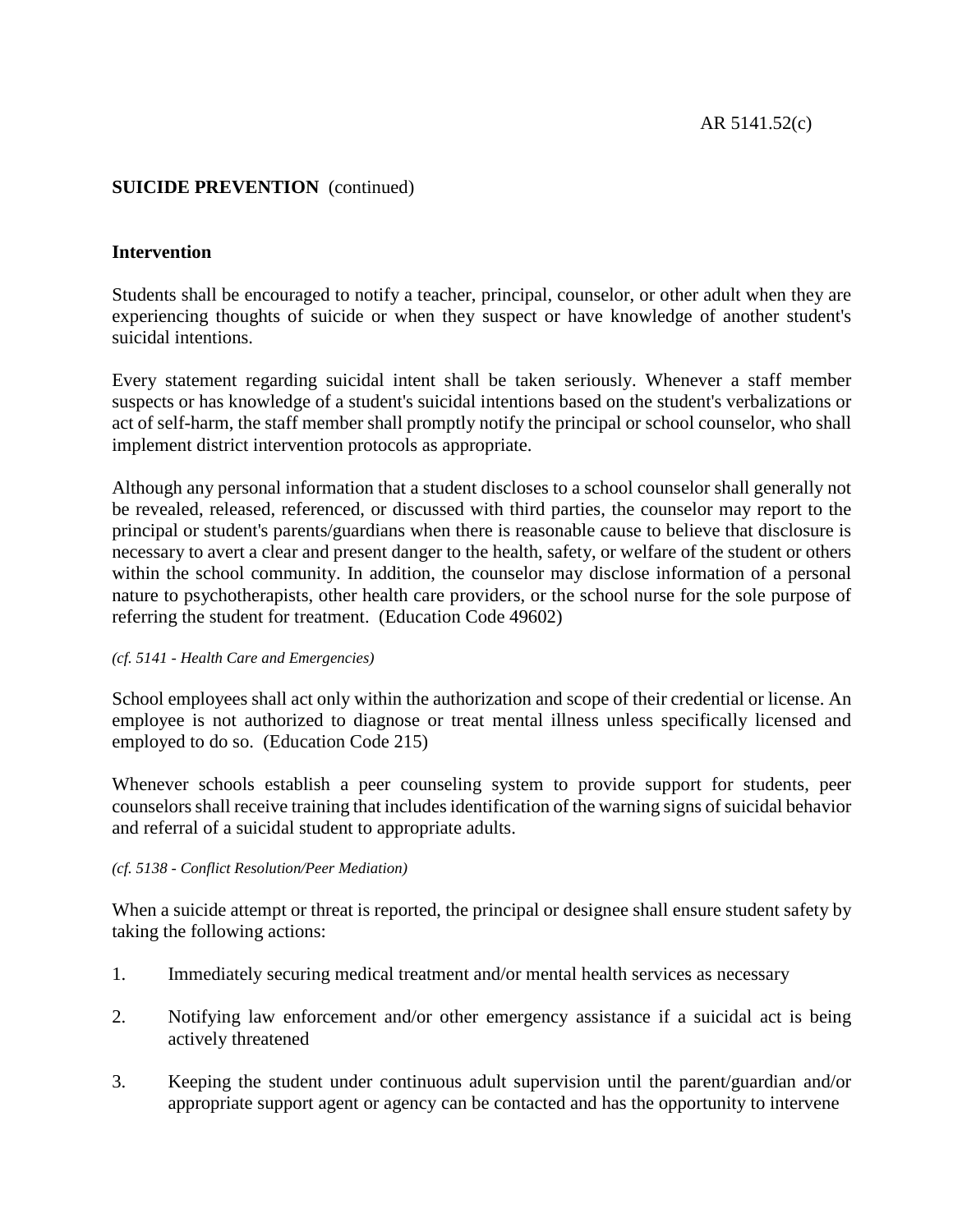## 4. Removing other students from the immediate area as soon as possible

*(cf. 0450 - Comprehensive Safety Plan) (cf. 5141 - Health Care and Emergencies)*

The principal or designee shall document the incident in writing, including the steps that the school took in response to the suicide attempt or threat.

#### *(cf. 5125 - Student Records)*

The Superintendent/Principal or designee shall follow up with the parent/guardian and student in a timely manner to provide referrals to appropriate services as needed. If the parent/guardian does not access treatment for the student, the Superintendent/Principal or designee may meet with the parent/guardian to identify barriers to treatment and assist the family in providing follow-up care for the student. If follow-up care is still not provided, the Superintendent/Principal or designee shall consider whether it is necessary, pursuant to laws for mandated reporters of child neglect, to refer the matter to the local child protective services agency.

### *(cf. 5141.4 - Child Abuse Prevention and Reporting)*

For any student returning to school after a mental health crisis, the principal or designee and/or school counselor may meet with the parents/guardians and, if appropriate, with the student to discuss re-entry and appropriate next steps to ensure the student's readiness for return to school and determine the need for ongoing support.

### **Postvention**

In the event that a student dies by suicide, the Superintendent/Principal or designee shall communicate with the student's parents/guardians to offer condolences, assistance, and resources. In accordance with the laws governing confidentiality of student record information, the Superintendent/Principal or designee shall consult with the parents/guardians regarding facts that may be divulged to other students, parents/guardians, and staff.

The Superintendent/Principal or designee shall implement procedures to address students' and staff's grief and to minimize the risk of imitative suicide or suicide contagion. The Superintendent/Principal or designee shall provide students, parents/guardians, and staff with information, counseling, and/or referrals to community agencies as needed. School staff may receive assistance from school counselors or other mental health professionals in determining how best to discuss the suicide or attempted suicide with students.